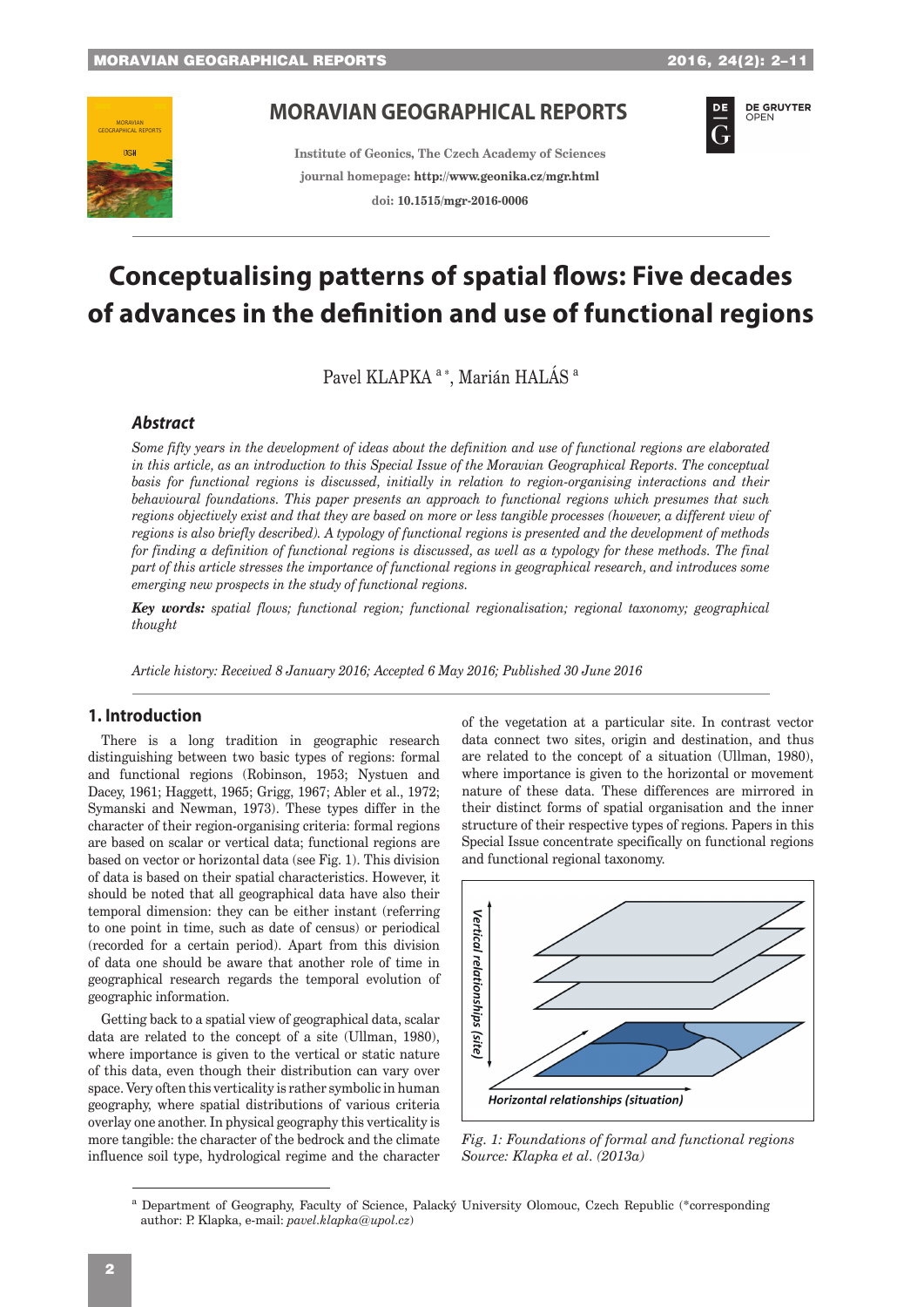2016, 24(2) MORAVIAN GEOGRAPHICAL REPORTS

In 1967 the proceedings of the  $4<sup>th</sup>$  general meeting of the Commission on Methods of Economic Regionalisation of the International Geographical Union, held in Brno, Czechoslovakia (September 7–12, 1965), were published by the Czechoslovak Academy of Sciences as the book "Economic Regionalisation", and edited by Miroslav Macka (1967). The book includes chapters by renowned geographers such as Brian Berry, Torsten Hägerstrand, Kazimierz Dziewoński, Hans Bobek and others. Fifty years have passed and the issue of functional regions and their definition has experienced rapid development, particularly in the methods of delineation of functional regions. This Special Issue of the Moravian Geographical Reports resumes the topic of functional regionalisation raised five decades ago and revives its importance, particularly in Central Europe, taking into account current knowledge and developments in this field.

The significance of reviving interest in the issue of functional regions and methods for their delineation is in accord with what we call "the second quantitative turn" in human geography. Regions objectively exist in reality no matter if individual perceptions and aggregated individual perceptions can make the concept of region somewhat blurry, both in a spatial and a cognitive sense. In this respect, the strong assumption that the boundaries of regions can be identified in space is not irrelevant at all. This is not in opposition to views which see regions as more or less temporary social constructions (see for instance, Murphy, 1991; Taylor, 1991; Terlouw, 2001). Even in this respect, Paasi (1991) sees, as part of their social construction (Terlouw, 2001), four shapes of regions (territorial, symbolic, institutional and functional), some of them being closer to the concept of a region as an objectively existing reality.

Given that the objective existence of regions is accepted or taken for granted, it is only logical that objective methods for their identification and definition should be applied, and that the objective methods lean towards quantitative approaches. This does not mean that objective regions are eternal entities. Quantitative approaches certainly examine the appearance, evolution, pulsation and demise of regions in time, but they concentrate on more tangible foundations for their existence than postmodern approaches. It is the quantitative approach that is discussed further in this paper. After decades of challenging the objective virtues of regions and concentrating on their social construction foundations, inspired for instance by the works of Bhaskar (1998, first published in 1979) and Giddens (1984), the importance of quantitative approaches to the identification and definition of regions is once again being acknowledged (for general consideration and personal confession see Johnston, 2008; Haggett, 2008; for the field of regional taxonomy see e.g. Casado-Díaz and Coombes, 2011; Farmer and Fotheringham, 2011). The behavioural foundations of regions, however, as seen by Giddens (1984) for instance, are briefly discussed in the following section.

## **2. The essence of spatial flows and the context of human behaviours**

The existence of horizontal spatial flows is conditioned by the fact that planet Earth, as the subject matter for the discipline of Geography, is significantly non-homogeneous in both its physical geographical and human geographical traits, and this condition forms the basis for various kinds of spatial polarity. Usually this polarity has a tendency to precipitate spatial flows. Within the scope of physical geography these flows behave according to physical laws, and are manifested in the forms of wind streams and water flows. Wilson (1969) used the term "social physics" as an analogy between physical phenomena and social interaction. Within the scope of human geography these flows are induced by various manifestations of human behaviours, and this will be of interest in the following paragraphs.

In human geography, spatial flows (spatial interactions) have the character of aggregated individual horizontal flows, mobilities and contacts of persons, goods, finances and information. These attributes have their bases in the accomplishments and satisfaction of human needs, demands, purposes, or "projects", as they are called in time-geographical terminology (see e.g. Lenntorp, 1976; Pred, 1977; Timmermans, et al., 2002). In this respect, Golledge and Stimpson (1997) distinguish between two aspects of human behaviours: spatial behaviours and behaviours in space. The former concept refers to real movements in physical space; the latter concept comprises decision-making processes that underlie the actual spatial flows. They are goal- or "project" oriented, to once again borrow from time-geographical terminology. Even though quantitative geography preferably works with the manifestations of spatial behaviours, the underlying processes should also be borne in mind. Within quantitative geography the role of spatial behaviour and perceptions is mostly reflected in the studies of movements, particularly related to the accessibility and shopping behaviour (see e.g. Blommestein, et al., 1980; more recently Kwan, 1998; Haynes, et al., 2003; Kwan, et al., 2003; Dijst, et al., 2008 to name just a few studies).

Spatial flows can be considered as reflections of both intentional and unintentional behaviours by individuals and society as an aggregation of individuals. An individual has to consider two moments, when speaking of spatial behaviours/ behaviours in space, in order to satisfy psychological, social and economic needs (inter alia): the advantage of location and gaining maximum benefit from it, and the principle of least effort (Zipf, 1949) and optimising movements. Again, the heterogeneity of geographical space plays its role and the generally underlying geographical trait, distance, more precisely the relative distance, assumes crucial significance (for this factor, see Tobler, 1970 and his "first rule of geography"; Morrill, 1974 and his theory of the spatial organisation of society based, besides other factors, on the maximisation of spatial interaction; Abler et al., 1972 on the importance of relative space; and Ullmann, 1980 on "geography as the discipline of distance").

The aggregation of individual spatial behaviours and behaviours in space produces distinct spatial patterns, as some aspects of such behaviours gain importance over others, based on the hierarchy of needs and capability, coupling and authority constraints in spatio-temporal behaviours (see Lenntorp, 1976, Pred, 1977). Examples of situations that concern most of society are the residence-workplace relationships, residence-school relationships, shopping trips and leisure trips. These types of trips are largely responsible for the formation of spatial interaction patterns. Attention should also be paid to the temporal aspects of the abovementioned situations, not only from the point of view of their evolution over time, but particularly from the point of view of their rhythm or period. Thus movements with a daily period of repetition are important for the purposes discussed in this paper. Both spatial flows and rhythms of human behaviours form recurring and regular behavioural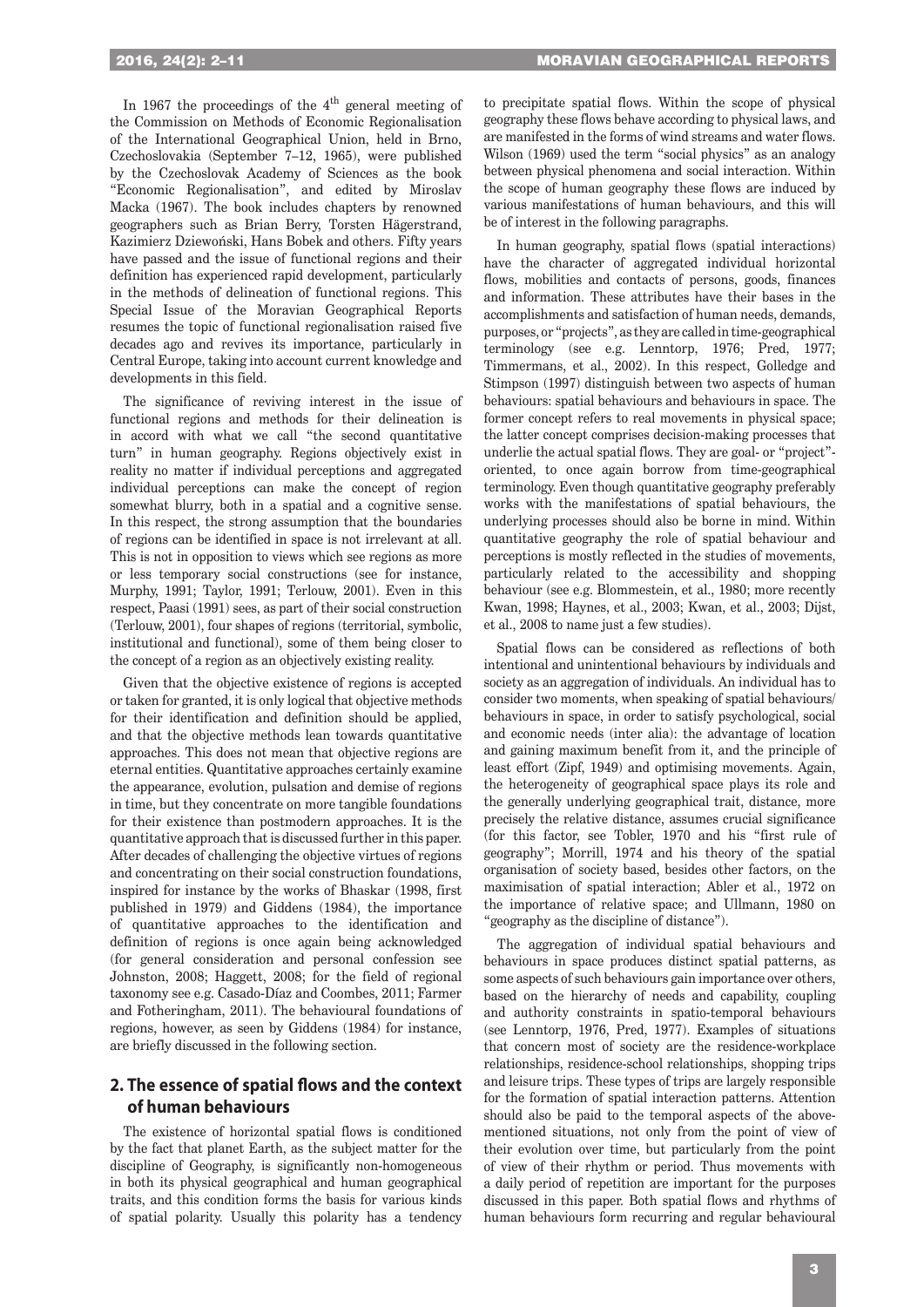patterns, which result in the spatial organisation of society, into the geographical organisation of space (see the classic works of Haggett, 1965; Abler et al., 1972; Morril, 1974). The conceptualisation of these patterns is discussed in the following section.

### **3. Functional regions**

The first indications of interest in regions as organisational structures based on functional linkages occurred in the late pre-quantitative geography era (Platt, 1928; Brush, 1953; Robinson, 1953; Ullman, 1980, based on the ideas put forward by him in the first half of the 1950s). The greater attention paid to the patterns of spatial flows is related to the rise of quantitative geography that started in the late 1950s/ early 1960s. Nystuen and Dacey (1961), Haggett (1965) and later Brown and Holmes (1971), used the term nodal region. In this instance, the spatial flows are oriented towards a core, a centre or a node, and the concept was inspired by the works of Dickinson (1930), Christaller (1933), Lösch (1940) and Isard (1956). All these approaches stressed the orientation of interaction movements towards a centre, a node.

During the same decade the use of another term occurred: functional region, but its lucid and rigorous definition was not stated, and sometimes it was used interchangeably with nodal region. As examples, consider: Philbrick (1957: 302) speaks of "areal functional organisation", then operates with the concept of nodality; Dziewoński (1967) quotes both terms as individual, Berry (1968) speaks of the organisational and functional aspect of these regions, though he considers nodality and polarisation to be their basis; Abler et al. (1972) stress functional relationships within functional regions; Morrill (1970) says in the first edition of his book that nodal region is a better term for functional region, while Grigg (1967) suggested that the term functional region be preferred to the term nodal region, although he saw them as near synonyms. In contrast, Brown and Holmes (1971) differentiated between the two terms. The ambiguity between the terms nodal region and functional region was discussed later, for instance by Symanski and Newman (1973). Unequivocal definitions for functional regions were put forward by Johnston and Rossiter (1981), who, in the case of planning regions conceived as functional regions, omitted the notion of the necessary orientation of interaction movements towards a node.

Based on our own earlier work (Klapka et al., 2013a; Halás et al., 2015) and inspiration drawn from Goodman (1970), Smart (1974), Bezák (2000), Karlsson and Olsson (2006), Farmer and Fotheringham (2011), we venture to put forward a simple and general concept of a functional region for theoretical discussion. In this respect, a functional region is seen as an organisational structure based on patterns of any relevant horizontal spatial relationships (e.g. vectors, interactions, movements, flows, etc.), and the concepts of functional regional autonomy and self-containment of a region that can be expressed by two interlinked principles: the principle of external separation and the principle of internal cohesiveness. This means that spatial relationships (their number, intensity) are maximised within a functional region and minimised across its borders, which ensure a high degree of functional regional autonomy (self-containment) for each respective functional region. Such a concept of a functional region asks for a simple identification criterion of a minimum of 50% of incident spatial relationships to occur within a region (nevertheless, in practice the percentage is usually higher) – see Fig. 2.



*Fig. 2: Self-containment of a functional region Source: Klapka, et al. (2013a)*

Mathematically the self-containment of a region is expressed by  $(A + B) > k(C + D)$ ;  $k \ge 1$  where A and B are inner flows, C and D are cross border flows, and k is a coefficient setting the level of self-containment.

A finer classification of functional regions can be based on two criteria: inner structure and the character of regionorganising relationships. As for the former criterion, functional regions reflect a so-called situational context (Ullman, 1980), when number, direction and intensity of horizontal spatial relationships vary across the space. This type of an organisational unity infers that such regions usually have a complex and non-homogeneous inner structure (unlike formal regions). In this respect, at least five theoretical models of functional regions can be distinguished (Klapka, et al., 2013a), see Fig. 3:

- 1. a functional region with a random pattern of inner spatial relationships;
- 2. a functional region with an oriented ordered pattern of inner spatial relationships, characterised by prevailing directions of flows;
- 3. a functional region with a channelled ordered pattern of inner spatial relationships, characterised by a concentration of flows into communication channels;
- 4. a functional region with a circular ordered pattern of inner spatial relationships, characterised by circulating flows; and
- 5. a functional region with a nodal ordered pattern of inner spatial relationships, characterised by a direction of flows towards a core (node).

Even though nodal regions are the most frequent instance of a functional region, the remaining instances in Figure 3 are not mere theoretical constructions, but they objectively exist. For instance, migration flows along short distances within a functional region at a local level, and family visits within a particular city zone have rather random patterns (see e.g. an earlier comment by Greer-Wooten and Gilmour, 1972). Some of the types can be determined by physical constraints and barriers such as a mountain range, a coastline, a huge river, etc. An important role in the spatial distribution of interactions is played by the shape and location of barriers. The less frequent type of circular flow can occur in this respect, for instance around a large lake which is a tourist attraction.

According to the second classification criterion, the character of a region-organising relationship, various types of movements (travel-to-work, travel-to-school, travel-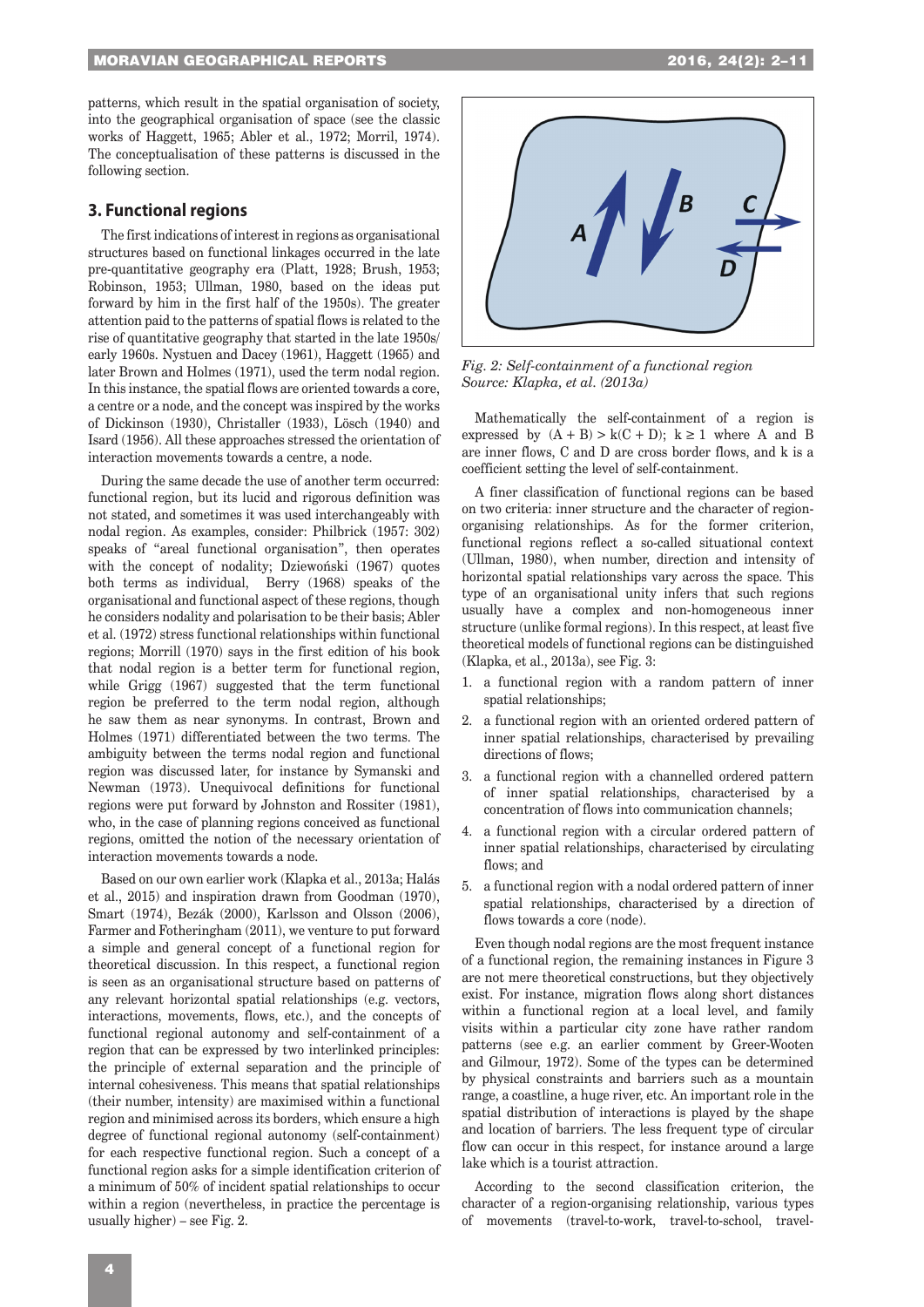

*Fig. 3: Functional regions according to their inner structure Source: adjusted according to Klapka, et al. (2013a)*

to-services, leisure travels, etc.), their rhythm (e.g. daily, weekly) and types of core (e.g. urban, polycentric) are used to distinguish between functional regions. Thus functional regions based on travel-to-work flows are referred to as local labour market areas (originally discussed for example, by Goodman, 1970; Smart, 1974), or travel-to-work areas (originally discussed for example, by Ball, 1980; Coombes and Openshaw, 1982). Functional regions based on flows directly to an urban core are referred to as functional urban regions (originally discussed for example, by Berry, 1973; Hall and Hay, 1980), or, in cases where the flows have a daily rhythm as daily urban systems (originally discussed for example, by Berry, 1973; Hall, 1974; Coombes et al., 1979). All of these types of regions, as evidenced from the relevant literature, can be considered special instances of a general functional region.

Figure 4 shows a graphical expression of the most frequent types of specific functional regions, where the basic criterion, self-containment, is supplemented by further optional characteristics. Thus the functional urban region (Fig. 4a: FUR) needs to be organised around an urban core, the daily urban system (Fig. 4b: DUS) needs to be defined by daily movements and rhythms, and the local labour market area (Fig. 4c: LLMA) needs to be based on the interaction between workplace and residence.

### **4. Functional regional taxonomy**

#### *4.1. Conceptual framework*

Functional regions are products of a functional regional taxonomy. A functional regional taxonomy is understood to be a set of approaches, methods and techniques used for the identification and definition of functional regions, which are usually based on the analysis of spatial relationships (interaction, movement, flows) between defined segments of geographic space. As such it is a part of a traditional and wideranging branch of human geography, i.e. spatial analysis and quantitative geography (see for example, Coombes, 2000).

A functional regional taxonomy has to take into account three crucial limitations. The first relates to the problem of the identification of geographical objects and the relevant hierarchical level needed for decisions concerning the choice of spatial zones to act as building blocks for a functional regional taxonomy. This can be called the principle of a basic spatial unit. The second limitation is expressed by the continuous character of geographic space and the distance separating basic spatial units. Again the first law of geography (see above reference to Tobler, 1970) is important in this respect. This limitation has advantageous effects in the formation of separated functional regions without the need to include information on the spatial neighbourhood of basic spatial units. The third limitation relates to the so-called modifiable areal unit problem (MAUP), which is addressed for instance by Openshaw (1984), Fotheringham and Wong (1991) and Unwin (1996).

A functional regional taxonomy is in fact an inherent part of MAUP (Baumann, et al., 1983; Cörvers, et al., 2009; Mitchell and Watts, 2010), as any effort to produce larger areas (regions) from a set of arbitrary and modifiable objects (basic spatial units) faces a considerable degree of spatial uncertainty and spatial bias. MAUP consists of two interlinked questions: how many larger areas should there be?; and, which means of amalgamating geographical objects



*Fig. 4: Functional regions according to optional characteristics. Source: adjusted according to Klapka, et al. (2013a)*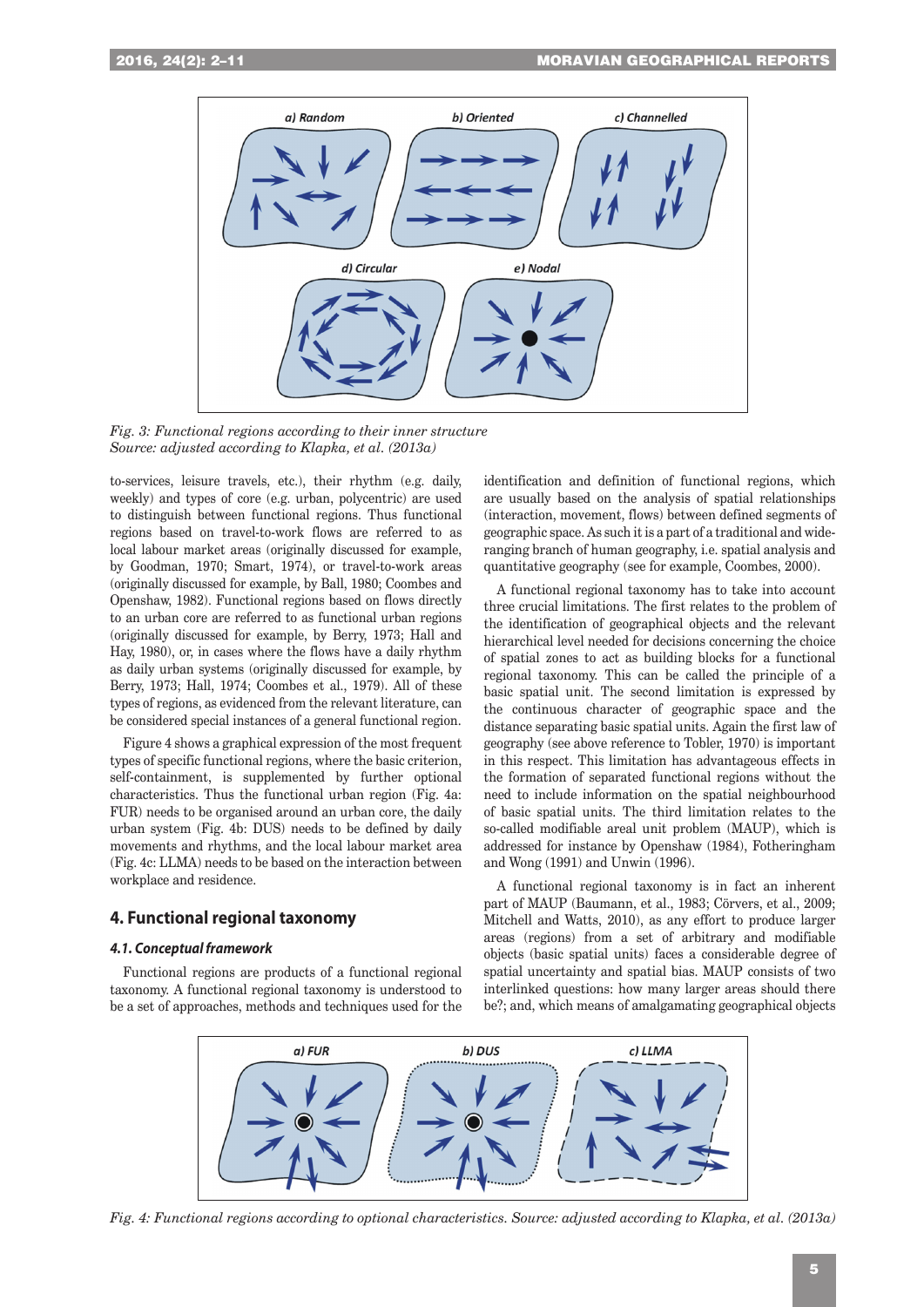into larger areas should be used? In both cases, there are an almost infinite number of choices. The first question is known as the scale problem; the second question is known as the aggregation or zoning problem.

Two conceptual prerequisites frame the scope of a functional regional taxonomy: it is goal-oriented, and it has an exploratory rather than confirmatory character. The first prerequisite demands that there is a rigorous objective stating what is to be reached by a functional regional taxonomy and why. The second prerequisite holds that the results of a functional regional taxonomy are not known in advance. It should also be observed that there is no sole correct methodology for the analysis of interaction data, and that different approaches, methods and techniques can provide considerably different results (Van der Laan and Schalke, 2001; Klapka, et al., 2014).

Generally, the identification and definition of functional regions can be achieved through one or both of two interlinked tasks that can be viewed as two perspectives on the same problem. The first task is to search for similarities in spatial relationships across geographical space. The similarity is expressed by the intensity of spatial relationships, when higher intensity implies higher similarity, i.e. significant linkages between geographical objects. The second approach (see e.g. Coombes, 2000) is a quest for boundaries across geographical space. Retaining the argumentation of this paper based on the concepts of spatial non-homogeneity and spatial interaction, the boundaries can be conceived as areas where few or no spatial relationships occur.

Finally, there is the issue of the contiguity of functional regions, i.e. the difference between typological and individual functional regional taxonomy. The procedures leading to the definition of individual functional regions should theoretically comprise a contiguity constraint. Some methods, such as the Intramax (see below), comprise such a constraint. In contrast, the majority of approaches do not include this constraint, since it is the character of a space, the role of distance and behavioural constraints that produce contiguous typological functional regions, and these can be considered to be individual functional regions. To sum up, the taxonomic similarity of basic spatial units is closely related to the spatial proximity of these units.

#### *4.2 Typology of approaches*

Existing typologies of approaches leading to the definition of functional regions have been presented by Coombes (2000), Van der Laan and Schalke (2001), Casado-Díaz and Coombes (2011), Farmer and Fotheringham (2011), and Klapka et al. (2014), among others. Some of the terms in Table 1 have been used by the above-mentioned works, but sometimes with different meanings (see for example, the definition of hierarchical methods by Casado-Díaz and Coombes, 2011). In this paper, an attempt to provide a more detailed classification of functional regional taxonomic tasks is put forward in order to add to this field of study. All approaches come from the analysis of an interaction matrix, storing the information on contacts (i.e. flows and linkages) between basic spatial units.

Four criteria, each allowing two possibilities, are used in order to classify methodological approaches to the identification of functional regions (i.e. regional classes). The criteria are ranked in descending order from more generic to more specific (see Tab. 1).

The first criterion is based on the direction of a regional class formation, when either basic spatial units are grouped into larger clusters, or the set of basic spatial units is divided into smaller subsets. The second criterion distinguishes between methods that follow a general clustering principle, where a regional class is formed in one stage, and methods that are comprised of several stages, all of which can have various objectives. The basic difference is that, in the former case, once two basic spatial units (or clusters) are amalgamated, they can never be dissolved, while in the latter case the final clusters are formed after all stages are completed and all the rules fulfilled, and it is possible that a proto-cluster can be dissolved during the procedure. The third criterion distinguishes between tasks when the number of final clusters is known in advance (non-hierarchical methods) or it is not (hierarchical methods)<sup>1</sup>. Finally, the fourth criterion distinguishes between cases where the interaction matrix is interpreted as a graph, and where it is conceived as a numerical expression of the dissimilarity of respective basic spatial units.

Theoretically, each approach should be classifiable within each criterion. It must be admitted that some approaches do not exist, for logical reasons, or they are not used for practical reasons (they do not provide geographically acceptable results or are too demanding for computer processing). A survey of the literature shows that several selected approaches have been favoured so far. Graph-oriented methods occurred first (e.g. Nystuen and Dacey, 1961; Slater, 1976; Holmes and Haggett, 1977) as their application is quite simple, without the need for robust computation. In principle, they use solid or floating thresholds in order to identify significant flows,

| <b>Criterion</b>                           | Approach                |
|--------------------------------------------|-------------------------|
| 1. Direction of a regional class formation | Agglomerative           |
|                                            | <i>Divisive</i>         |
| 2. Character of a class-forming procedure  | Clustering              |
|                                            | Rule-based (multistage) |
| 3. Form of a regional class formation      | Hierarchical            |
|                                            | Non-hierarchical        |
| 4. Form of an interaction matrix analysis  | Graph-oriented          |
|                                            | <i>Numerical</i>        |

*Tab. 1: Classification of approaches to a functional regional taxonomy. Source: authors' design*

 $1$  This criterion should not be confused with a result of functional regional taxonomy, which can be hierarchical (more layers of usually nested functional regions) and non-hierarchical (only one layer of functional regions). In this case the terms hierarchical and non-hierarchical refer not to the result, but to the form of construction of a regional layer.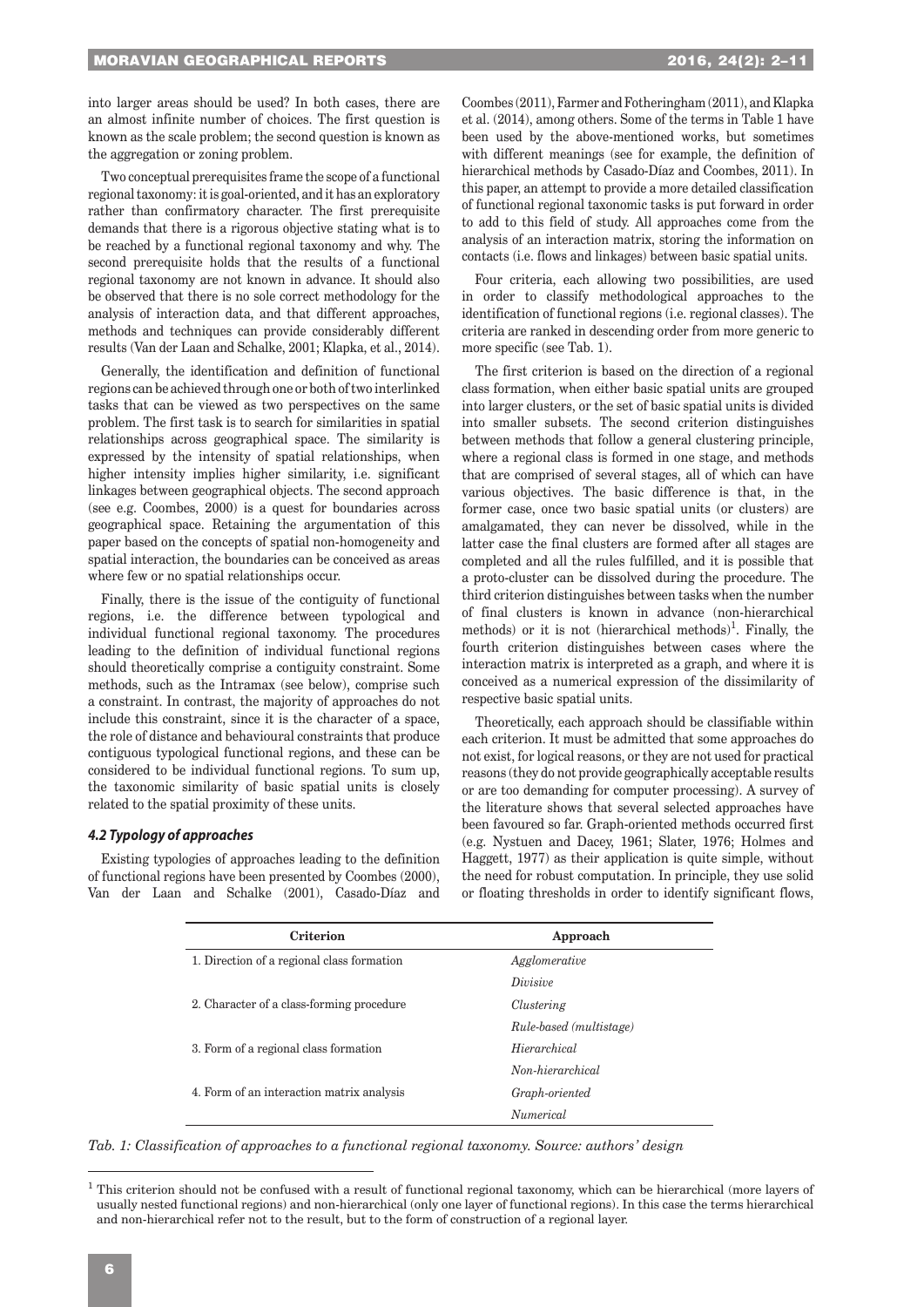which occur on an oriented graph. The significant flows can be based for instance on primary linkage, minimum directionality linkage, salient linkage, or hierarchical linkage (Holmes and Haggett, 1977). These methods often produce unsatisfactory results, yielding disordered regional patterns which need subjective intervention in order to acquire contiguous and separated regional classes. Their strength lies in the simple preliminary analysis of a regional system. These methods have been used relatively recently, however, for example by Van der Laan and Schalke (2001), Karlsson and Olsson (2006), Drobne et al. (2010), Halás et al. (2010), and Farmer and Fotheringham (2011).

The second group of methods that has been widely used is based on numerical and clustering approaches. These methods involve the application of general cluster analysis on spatial problems using various linkage measures. Brown and Holmes (1971) used the functional distance approach based on mean first passage time (MFPT), where the interaction between two basic spatial units is taken as the measure of similarity in taxonomic space. Keane (1978) and, relatively recently, Cörvers et al. (2009), have also applied the functional distance method. According to the number of citations, the most successful approach in this group is the Intramax procedure. It was designed by Masser and Brown (1975) and refined by Masser and Scheurwater (1978), in reaction to comments made by Hirst (1977). This method builds upon Ward's (1963) hierarchical clustering procedure, which is adjusted for interaction data. The Intramax approach was applied by Nel et al. (2008), Drobne and Bogataj (2012), and Landré (2012) relatively recently.

The third group of methods, the so-called rule-based procedures, is comprised of the approaches most widely used today. The origins of the rule-based approaches can be found in the work of Smart (1974). His basic idea was further developed in great detail into a complex regionalisation algorithm designed by the Centre for Urban and Regional Development Studies (CURDS) in Newcastle, UK. Up to the present, three variants of the CURDS algorithm have been developed (Coombes et al. 1982, 1986; Coombes and Bond, 2008; Coombes, 2010). The principle of these methods comes from the definition of a set of rules that are applied in several stages and determine the results of the analyses. The rules are often used iteratively in order to reach or approximate an optimal solution. Minor adjustments to the algorithms regarding the constraint function were proposed by Casado-Díaz (2000) and Halás et al. (2015). Apart from the above-mentioned works concerning the territory of Great Britain, multistage methods were applied in a number of mainly European countries: Italy (Sforzi, 1997), Slovakia (Bezák, 2000; Halás et al., 2014), Spain (Casado-Díaz, 2000), New Zealand (Papps and Newell, 2002; Newell and Perry, 2005), Australia (Watts, 2004), Belgium (Persyn and Torfs, 2011), Poland (Gruchociak, 2012), and the Czech Republic (Klapka et al., 2014). There are also other types of rule-based approaches: for example, a graph theoretical multistage approach, differing from the CURDS algorithm, has been proposed by Kropp and Schwengler (2016).

Even this smaller number of three groups of methods of functional regional taxonomy that were put into practice gave rise to discussions concerning two points: a comparison of the methods, and criticism of the methods. The insufficiencies of the graph theoretical methods have been mentioned already. The numerical and clustering approaches were criticised for being too heuristic (Ball, 1980; Coombes and Openshaw 1982). In contrast, the multistage methods faced criticism for being subjective in a certain way and using pre-defined arbitrary criteria (e.g. Mitchell and Watts, 2010). Halás et al. (2015) proposed a procedure to mitigate the effects of arbitrary choice in the CURDS algorithms.

Despite the criticisms, however, the results of different methods were often compared. Masser and Scheurwater (1980) compared the functional distance method, the graph theoretical method iterative proportional fitting procedure (IPFP), and the Intramax method. Fischer et al. (1993) compared the IPFP and Intramax procedures. Watts (2009, 2013) made comparisons between the results of the CURDS algorithm and the Intramax method. Drobne et al. (2010) compared some more sophisticated graph theoretical methods with the Intramax approach. Klapka et al. (2013b) compared the results of the CURDS algorithm with simpler graph theoretical methods based on the primary linkage. Landré and H�kansson (2013) compared the results of the Intramax with graph theoretical methods. Most works cited in this paragraph reach the conclusion that aggregation procedures such as Intramax and the CURDS algorithm produce more correct results than graph theoretical methods and matrix transformation methods (e.g. IPFP). The question of whether to use hierarchical aggregation (Intramax) or rule-based aggregation (the CURDS algorithm) seems to remain open: it depends in part on the objectives of the research, but also, paradoxically, on subjective factors due to the preferences of the researcher.

## **5. Importance of functional regions and discovering future prospects**

The problem of the definition of functional regions has a wide range of implications for the development of both geographical theory and practice. As far as the practical point of view is concerned, it has long been acknowledged by Haggett (1965) and Dziewoński (1967) that functional regions can serve better as a geographical tool for normative use than administrative regions. Functional regions have a vital role in fields such as spatial planning, regional economics, statistical geography, transport geography, etc.; effectively, in all cases where there is a need for some kind of spatial units with internal geographical logic in order to reduce possible spatial bias. It is considered that administrative, political and some statistical divisions do not necessarily reflect existing geographical realities, and that they may manifest a significant degree of inefficiency (see for instance, Coombes, 2010; Casado-Díaz and Coombes, 2011; Farmer and Fotheringham, 2011).

The theoretical implications appear to be more inspiring for geographers to acknowledge the importance of the study of functional regions. Such implications are more complex and mutually conditioned and unfolded. Most of them are grounded in spatial uncertainty or in spatial bias, which is a specific manifestation of the role and property of most geographic (spatial) characteristics. In this argument, spatial uncertainty is occasioned by the continuous character of geographic space and its measurable elements. In the most general sense, the above-mentioned MAUP emerges again. Every effort to define a system of functional regions faces questions concerning the number and composition of regional classes. These questions are complicated to solve and that is the challenge for future research. The solutions to MAUP, however, are strongly dependent on the research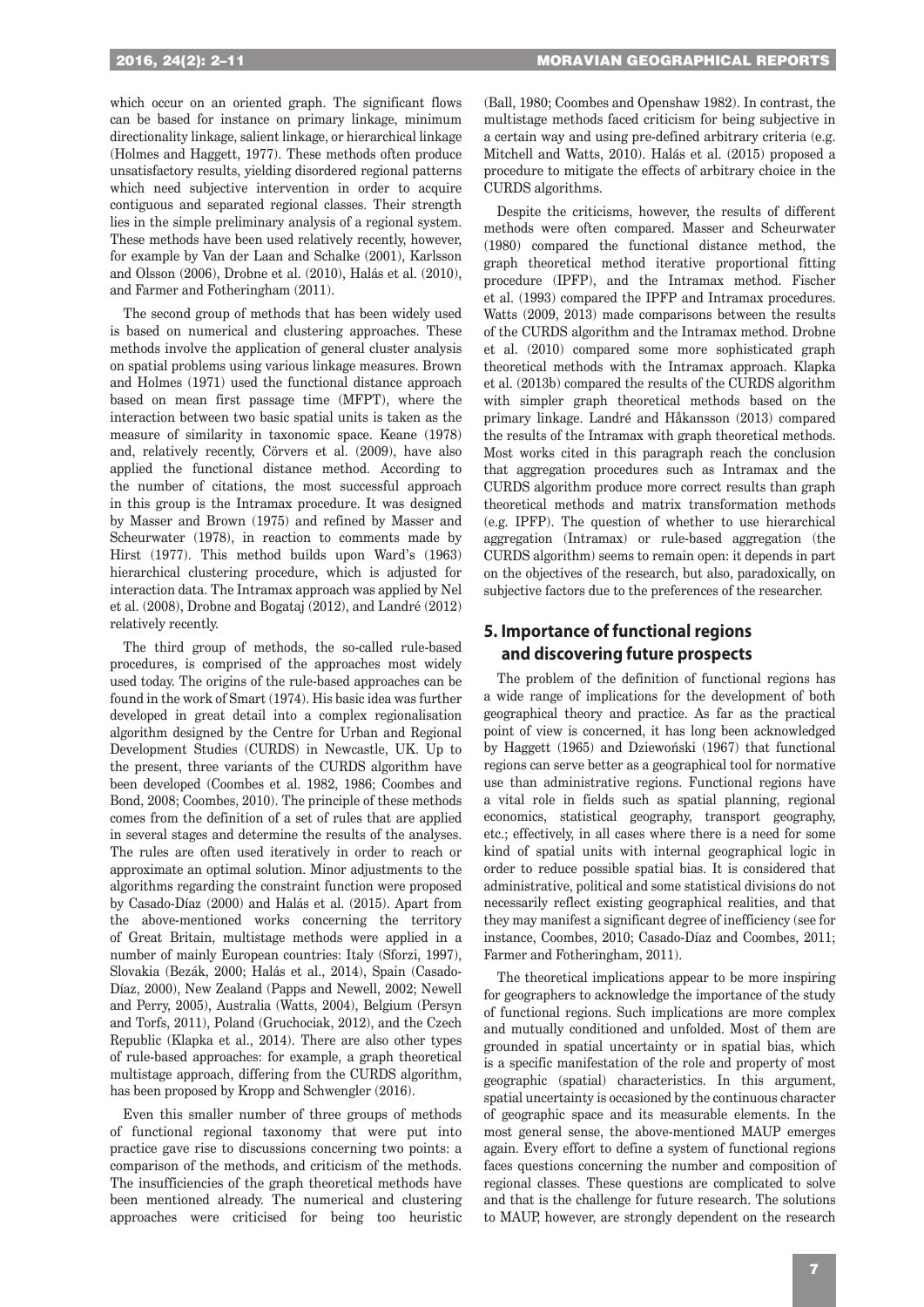objectives used in defining functional regions. Possible directions of research can be aimed at the analysis of spatial associations, spatial distributions and spatial variability, or any combination of such phenomena.

In a more specific sense, spatial uncertainty unfolds from a more probabilistic rather than a deterministic concept of functional regions, which is again a reflection of the continuous character of geographic space. This approach concedes that the level of belonging of geographic objects (in this case, basic spatial units) to a regional class need not be an unambiguous inference. This idea comes from fuzzy set theory, where the membership of an object in a set can vary from zero to absolute validity. Coombes (2000) was among the first to suggest a more fuzzy approach to the definition of functional regions. Feng (2009) presented a method for the assessment of fuzziness in regional systems through the adoption of a so-called membership function. This function was later improved by Watts (2009, 2013). The adoption of the fuzzy set approach to functional regions opens up the possibility of identifying overlapping functional regions, even though their existence is usually ruled out by the principle that a basic spatial unit should belong to just one regional class. The issue of overlapping functional regions is discussed by Killer and Axhausen (2011), and the issue of the fuzziness of regional systems is discussed further by Feria et al. (2015). The fuzzy set approach, taken more generally, can be a cornerstone for the identification of socalled pulsating functional regions, which can vary in space and time and, turning full circle, are again more general consequences of spatial uncertainty.

Another future prospect in the study of the definition of functional regions is linked to the preceding paragraph and it is grounded in the search for an efficient way to reduce the risk of spatial uncertainty in the results of functional regional taxonomy. It is a characteristic of most procedures defining functional regions that after they reach a solution, according to set parameters, they terminate. These procedures are based on the so-called greedy algorithms. There might be a better solution with regard to the total self-containment or fuzziness of a regional system, however, which has not been identified by any particular method. This clearly requires a refinement of the distribution of basic spatial units into regional classes.

An emerging field of study in this respect is the application of evolutionary or genetic algorithms (clustering techniques) drawing inspiration from biology and genetics. Pioneering works in functional regional taxonomy were put forward by Flórez-Revuelta et al. (2008), Martínez-Bernabeu et al. (2012), and their approach was modified by Alonso et al. (2015). These heuristic methods generate a number of variant solutions (generations) to the large regionalisation problem. They are based on evolutionary principles, such as selection, mutation and crossover, and optimise a so-called fitness function.

Another way to tackle the issue of refining existing solutions to functional regionalisation is the use of nonhierarchical clustering strategies. Regarding this, new prospects are offered by the application of soft clustering methods, such as the fuzzy c means (FCM) algorithm, which is a soft variant of the frequently used non-hierarchical k means algorithm (for general definition and use, see for example, Bezdek et al., 1984, and Yang, 1993). As in the preceding case of algorithms based on evolutionary computation methods, a crucial role in these methods is played by a so-called objective function, which means that it should be very well defined and designed. The principle of

the methods is grounded in the search for a global optimum through maximisation (or minimisation – it depends on the logic of the clustering algorithm) of the objective function. In a functional regional taxonomy this means that basic spatial units are iteratively reallocated between regional classes until there is no improvement in the value of the objective function, and all predefined criteria, such as selfcontainment and size, are met.

## **6. Special Issue on functional regional taxonomy**

The present theoretical paper has introduced this Special Issue of the Moravian Geographical Reports on functional regions and functional regionalisation. It covers a wider spectrum of related problems in five papers, presenting specific contributions to the field of methodology and use of functional regions. Drobne and Lakner discuss the use of different objective functions in hierarchical aggregation procedures for the definition of functional regions. Martínez-Bernabeu and Casado-Díaz propose a methodology, based on evolutionary computation, to overcome the insufficiencies caused by limitations exposed by basic spatial units in the construction of functional regions. Erlebach, Tomáš and Tonev present the results of three methods to define functional meso-regions of the Czech Republic. Klapka, Halás, Netrdová and Nosek discuss the suitability of functional micro-regions for spatial analysis and present a comparison of functional regions and administrative regions in this respect. Olsson presents a spatial interaction modelling approach, particularly the issue of accessibility measures based on the use of distance-friction parameters, to the identification of functional regions.

## **Acknowledgement**

*The paper has been supported by the project of the Czech Science Foundation: "Spatial uncertainty and fuzzy regional systems: identification, analysis and implications of pulsating functional regions" (16-13502S). The authors are grateful for this support.*

### **References:**

- ABLER, R., ADAMS, J. S., GOULD, P. (1972): Spatial organization: The geographer's view of the world. London, Prentice Hall.
- ALONSO, M. P., BEAMONTE, A., GARGALLO, P., SALVADOR, M.(2015): Local labour markets delineation: an approach based on evolutionary algorithms and classification methods. Journal of Applied Statistics, 42(5): 1043–1063.
- BALL, R. M. (1980): The use and definition of travel-to-work areas in Great Britain: some problems. Regional Studies, 14(2): 125–139.
- BAUMANN, J. H., FISCHER, M. M., SCHUBERT, U. (1983): A multiregional labour supply model for Austria: the effects of different regionalisations in multiregional labour market modelling. Papers in Regional Science, 52(1): 53–83.
- BERRY, B. J. L. (1968): A synthesis of formal and functional regions using a general field theory of spatial behaviour. In: Berry, B. J. L, Marble, D. F. [eds.]: Spatial Analysis (pp. 419–428). Englewood Cliffs, Prentice-Hall.
- BERRY, B. J. L. (1973): Growth centres in the American urban system. Cambridge, Mass., Ballinger.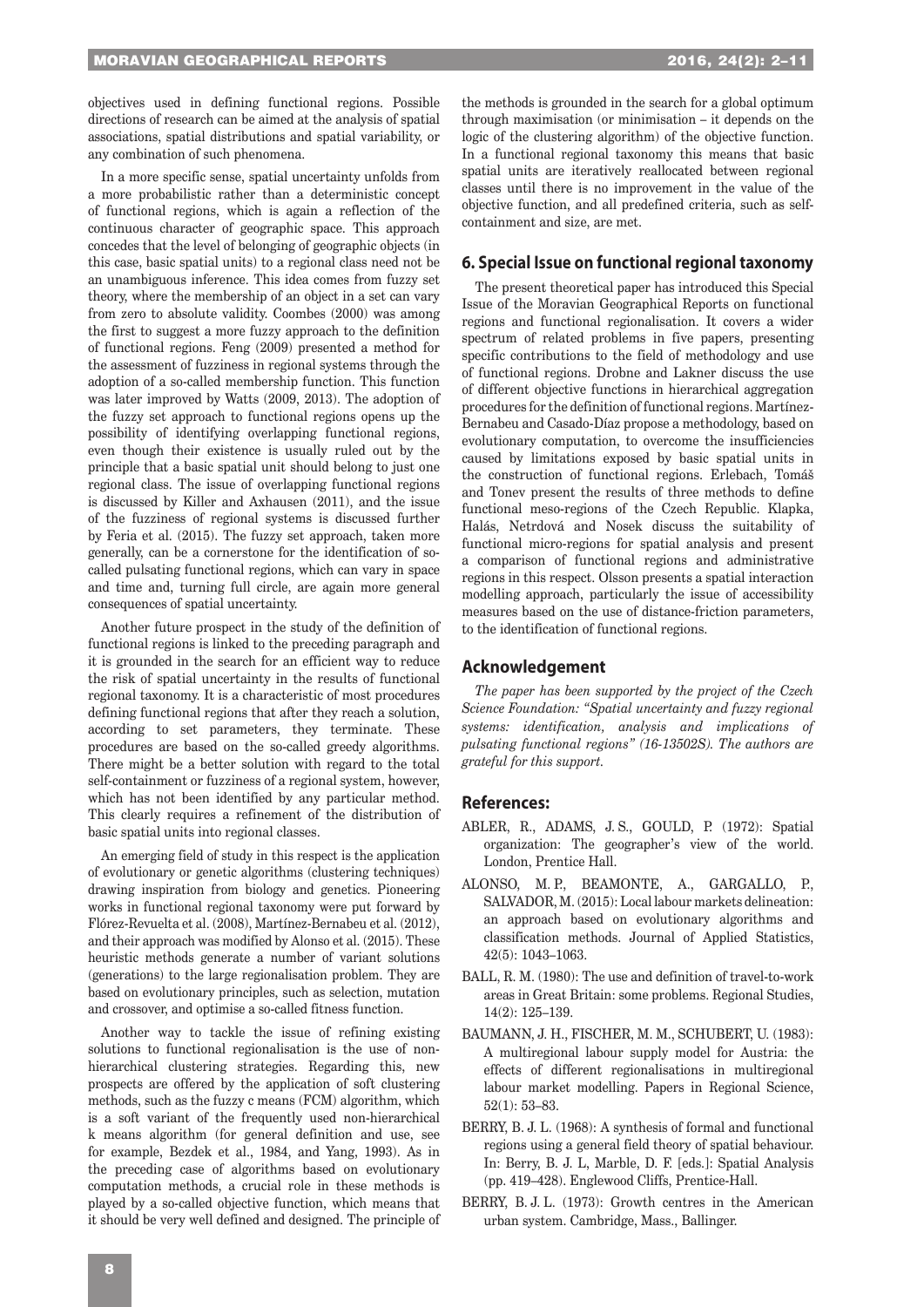### 2016, 24(2): 2–11

- BEZÁK, A. (2000): Funkčné mestské regióny na Slovensku. Geographia Slovaca 15, Bratislava, Geografický ústav SAV.
- BEZDEK, J. C., EHRLICH, R., FULL, W. (1984): FCM: The fuzzy c-means clustering algorithm. Computers & Geosciences, 10(2): 191–203.
- BHASKAR, R. (1998): The Possibility of Naturalism: A Philosophical Critique of the Contemporary Human Sciences, Third edition. London and New York, Routledge.
- BLOMMESTEIN, H., NIJKAMP, P., VAN VEENENDAAL, W. (1980): Shopping Perceptions and Preferences: A Multidimensional Attractiveness Analysis of Consumer and Entrepreneurial Attitudes. Economic Geography, 56(2): 155–174.
- BROWN, L. A., HOLMES, J. (1971): The delimitation of functional regions, nodal regions, and hierarchies by functional distance approaches. Journal of Regional Science, 11(1): 57–72.
- BRUSH, J. E. (1953): The hierarchy of central places in Wisconsin. Geographical Review, 53(3): 380–402.
- CASADO-DÍAZ, J. M. (2000): Local labour market areas in Spain: a case study. Regional Studies, 34(9): 843–856.
- CASADO-DÍAZ, J. M., COOMBES, M. (2011): The delineation of  $21<sup>st</sup>$  century local labour markets areas: a critical review and a research agenda. Boletín de la Asociación de Geógrafos Españoles, 57: 7–32.
- CHRISTALLER, W. (1933): Die zentralen Orte in Suddeutschland. Jena, Gustav Fischer.
- COOMBES, M. (2010): Defining labour market areas by analysing commuting data: innovative methods in the 2007 review of Travel-to-Work Areas. In: Stillwell, J., et al. [eds.]: Technologies for migration and commuting analysis: spatial interaction data applications (pp. 227–241). Hershey, IGI Global.
- COOMBES, M. G. (2000): Defining locality boundaries with synthetic data. Environment and Planning A, 32(8): 1499–1518.
- COOMBES, M. G., BOND, S. (2008): Travel-to-Work Areas: the 2007 review. London, Office for National Statistics.
- COOMBES, M. G., DIXON, J. S., GODDARD, J. B., OPENSHAW, S., TAYLOR, P. J. (1982): Functional regions for the population census of Great Britain. In: Herbert, D. T., Johnston, R. J. [eds.]: Geography and the Urban Environment. Progress in Research and Applications 5 (pp. 63–112). Chichester, John Wiley and Sons Ltd.
- COOMBES, M. G., DIXON, J. S., GODDARD, J. B., OPENSHAW, S., TAYLOR, P.J. (1979): Daily urban systems in Britain: from theory to practice. Environment and Planning A, 11(5): 565–574.
- COOMBES, M. G., GREEN, A. E., OPENSHAW, S. (1986): An Efficient Algorithm to Generate Official Statistical Reporting Areas: The Case of the 1984 Travel-to-Work Areas Revision in Britain. The Journal of the Operational Research Society, 37(10): 943–953.
- COOMBES, M. G., OPENSHAW, S. (1982): The use and definition of travel-to-work areas in Great Britain: some comments. Regional Studies, 16(2): 141–149.
- CÖRVERS, F., HENSEN, M., BONGAERTS, D. (2009): Delimitation and coherence of functional and administrative regions. Regional Studies, 43(1): 19–31.
- DICKINSON, R. E. (1930): The regional functions and zones of influence of Leeds and Bradford. Geography, 15(7): 548–557.
- DIJST, M., FARAG, S., SCHWANEN, T.(2008): A comparative study of attitude theory and other theoretical models for understanding travel behaviour. Environment and Planning A, 40(4): 831–847.
- DROBNE, S., BOGATAJ, M. (2012): A method to define the number of functional regions: An application to NUTS 2 and NUTS 3 levels in Slovenia. Geodetski vestnik, 56(1): 105–150.
- DROBNE, S., KONJAR, M., LISEC, A. (2010): Razmejitev funkcionalnih regij Slovenije na podlagi analize trga dela. Geodetski vestnik, 54(3): 481–500.
- DZIEWOŃSKI, K. (1967): Concepts and terms in the field of economic regionalization. In: Macka, M. [ed.]: Economic regionalization (pp. 25–36). Praha, Academia.
- FARMER, C.J.Q., FOTHERINGHAM, A.S. (2011): Network-based functional regions. Environment and Planning A, 43(11): 2723–2741.
- FENG, Z. (2009): Fuzziness of Travel to Work Areas. Regional Studies, 43(5): 707–720.
- FERIA, J. M., CASADO-DÍAZ, J. M., MARTÍNEZ-BERNABÉU, L. (2015): Inside the metropolis: the articulation of Spanish metropolitan areas into local labor markets. Urban Geography, 36(7): 1018–1041.
- FISCHER, M. M., ESSLETZBICHLER, J., GASSLER, H., TRICHTL, G. (1993): Telephone communication patterns in Austria: a comparison of the IPFP-based graphtheoretic and the Intramax approaches. Geographical Analysis, 25(3): 224–233.
- FLÓREZ-REVUELTA, F., CASADO-DÍAZ, J.M., MARTÍNEZ-BERNABEU, L. (2008): An evolutionary approach to the delineation of functional areas based on travel-towork flows. International Journal of Automation and Computing, 5(1): 10–21.
- FOTHERINGHAM, A.S., WONG, D.W.S. (1991): The modifiable areal unit problem in multivariate statistical analysis. Environment and Planning A, 23(7): 1025–1044.
- GIDDENS, A. (1984): The Constitution of Society. Outline of the Theory of Structuration. Cambridge, Polity.
- GOLLEDGE, R. G., STIMPSON, R. J. (1997): Spatial behavior: a geographical perspective. New York–London, The Guildford Press.
- GOODMAN, J. F. B. (1970): The definition and analysis of local labour markets: some empirical problems. British Journal of Industrial Relations, 8(2): 179–196.
- GREER-WOOTTEN, B., GILMOUR, G. M. (1972): Distance and Directional Bias in Migration Patterns in Depreciating Metropolitan Areas. Geographical Analysis, 4(1): 92–97.
- GRIGG, D. (1967): Regions, models, and classes. In: Chorley, R. J., Haggett, P. [eds.]: Models in Geography (pp. 461–509). London, Methuen.
- GRUCHOCIAK, H. (2012): Delimitacja lokalnych rynków pracy v Polsce, Przegląd statystyczny. Numer specjalny, 2: 277–297.
- HAGGETT, P. (1965): Locational Analysis in Human Geography. London, Arnold.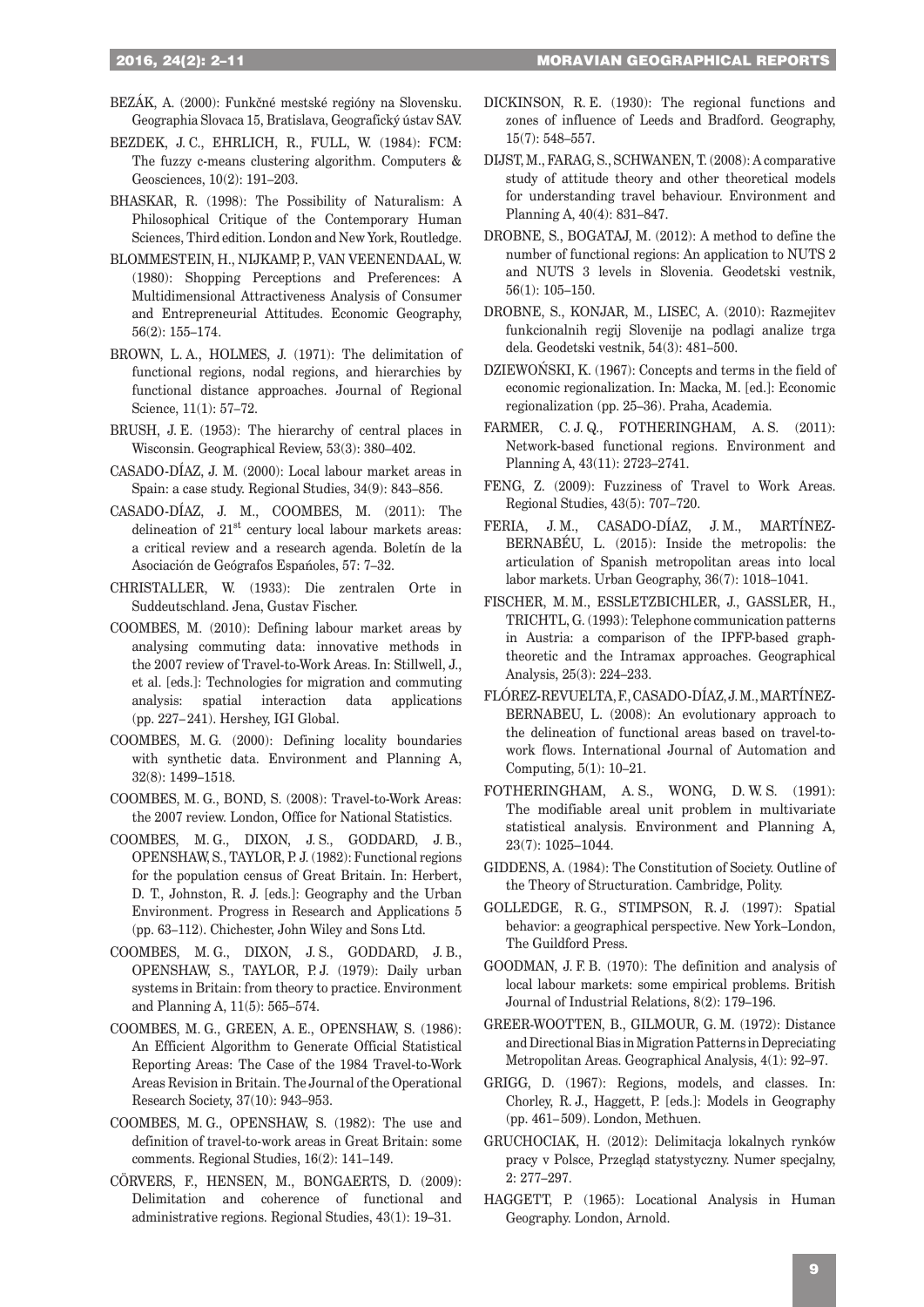- HAGGETT, P. (2008): The spirit of quantitative geography. Geographical Analysis, 40(3): 226–228.
- HALÁS, M., KLADIVO, P., ŠIMÁČEK, P., MINTÁLOVÁ, T. (2010): Delimitation of micro-regions in the Czech Republic by nodal relations. Moravian Geographical Reports, 18(2): 16–22.
- HALÁS, M., KLAPKA, P., BEDNÁŘ, M., TONEV, P.(2015): An alternative definition and use for the constraint function for rule-based methods of functional regionalisation. Environment and Planning A, 47(5): 1175–1191.
- HALÁS, M., KLAPKA, P., BLEHA, B., BEDNÁŘ, M. (2014): Funkčné regióny na Slovensku podľa denných tokov do zamestnania. Geografický časopis, 66(2): 89–114.
- HALL, P. (1974): The containment of urban England. Geographical Journal, 140(3): 386–408.
- HALL, P., HAY, D. (1980): Growth centres in the European urban system. London, Heinemann Educational Books.
- HAYNES, R., LOVETT, A., SÜNNENBERG, G. (2003): Potential accessibility, travel time, and consumer choice: geographical variations in general medical practice registrations in eastern England. Environment and Planning A, 35(10): 1733–1750.
- HIRST, M. A. (1977): Hierarchical aggregation procedures for interaction data: a comment. Environment and Planning A, 9(1): 99–103.
- HOLMES, J. H., HAGGETT, P. (1977): Graph theory interpretation of flow matrices: a note on maximization procedures for identifying significant links. Geographical Analysis, 9(4): 388–399.
- ISARD, W. (1956): Regional science, the concept of region, and regional structure. Papers in Regional Science, 2(1): 13–26.
- JOHNSTON, R. (2008): Quantitative Human Geography: Are We Turning Full Circle? Geographical Analysis, 40(3): 332–335.
- JOHNSTON, R. J., ROSSITER, D. J. (1981): An approach to the delimitation of planning regions. Applied Geography  $1(1): 55-69.$
- KARLSSON, C., OLSSON, M. (2006): The identification of functional regions: theory, methods, and applications. The Annals of Regional Science, 40(1): 1–18.
- KEANE, M. J. (1978): A functional distance approach to regionalization. Regional Studies, 12(3): 379–386.
- KILLER, V., AXHAUSEN, K. W. (2011): Understanding overlapping functional commuting regions with confidence ellipses and social network methods. Working Papers Traffic and Spatial Planning, 714, Zurich, IVT, ETH Zurich.
- KLAPKA, P., HALÁS, M., ERLEBACH, M., TONEV, P., BEDNÁŘ, M. (2014): A multistage agglomerative approach for defining functional regions of the Czech Republic: the use of 2001 commuting data. Moravian Geographical Reports, 22(4): 2–13.
- KLAPKA, P., HALÁS, M., TONEV, P. (2013a): Functional regions: concept and types. In  $16<sup>th</sup>$  International Colloquium on Regional Sciences, Conference Proceedings (pp. 94–101). Brno, Masaryk University.
- KLAPKA, P., HALÁS, M., TONEV, P., BEDNÁŘ, M. (2013b): Functional regions of the Czech Republic: comparison of

simple and advanced methods of regional taxonomy. Acta Universitatis Palackianae Olomucensis, Facultas Rerum Naturalium, Geographica, 44(1): 45–57.

- KROPP, P., SCHWENGLER, B. (2016): Three-Step Method for Delineating Functional Labour Market Regions. Regional Studies, 50(3): 429–445.
- KWAN, M. P. (1998): Space-time and integral measures of individual accessibility: a comparative analysis using a point-based framework. Geographical analysis, 30(3): 191–216.
- KWAN, M. P., MURRAY, A. T., O'KELLY, M. E., TIEFELSDORF, M. (2003): Recent advances in accessibility research: Representation, methodology and applications. Journal of Geographical Systems 5(1): 129–138.
- LANDRÉ, M. (2012): Geoprocessing journey-to-work data: delineating commuting regions in Dalarna, Sweden. ISPRS International Journal of Geo-Information, 1(3): 294–314.
- LANDRÉ, M., HÅKANSSON, J. (2013): Rule versus interaction function: evaluating regional aggregations of commuting flows in Sweden. European Journal of Transport and Infrastructure Research, 13(1): 1–19.
- LENNTORP, B. (1976): Paths in Space-Time Environments. A Time-Geographic Study of Movement Possibilities of Individuals. Lund Studies in Geography, Series B, 44. Lund, Royal University of Lund.
- LÖSCH, A. (1940): Die räumliche Ordnung der Wirtschaft. Eine Untersuchung über Standort, Wirtschaftsgebiete und internationalem Handel. Jena, Gustav Fischer.
- MACKA, M. [ed.] (1967): Economic Regionalisation. Praha, Academia.
- MARTÍNEZ-BERNABEU, L., FLÓREZ-REVUELTA, F., CASADO-DÍAZ, J. M. (2012): Grouping genetic operators for the delineation of functional areas based on spatial interaction. Expert Systems with Applications, 39(8): 6754–6766.
- MASSER, I., BROWN, P.J. B. (1975): Hierarchical aggregation procedures for interaction data. Environment and Planning A, 7(5): 509–523.
- MASSER, I., SCHEURWATER J. (1978): The specification of multi-level systems for spatial analysis. In: Masser, I., Brown, P. J. B. [eds.]: Spatial representation and spatial interaction (pp. 151–172). Studies in Applied Regional Science, 10, Leiden–Boston, Martinus Nijhoff.
- MASSER, I., SCHEURWATER J. (1980): Functional regionalisation of spatial interaction data: an evaluation of some suggested strategies. Environment and Planning A, 12(12): 1357–1382.
- MITCHELL, W. F., WATTS, M. J.(2010): Identifying functional regions in Australia using hierarchical aggregate techniques. Geographical Research, 48(1): 24–41.
- MORRILL, R. L. (1970): The Spatial Organization of Society. Belmont, Wadsworth Publishing Company.
- MORRILL, R. L. (1974): The Spatial Organization of Society. 2nd edition. North Scituate, Duxbury Press.
- MURPHY, A. B. (1991): Regions as Social Construct: The Gap between Theory and Practice. Progress in Human Geography, 15(1): 23–35.
- NEL, J. H., KRYGSMAN, S. C., DE JONG, T. (2008): The identification of possible future provincial boundaries for